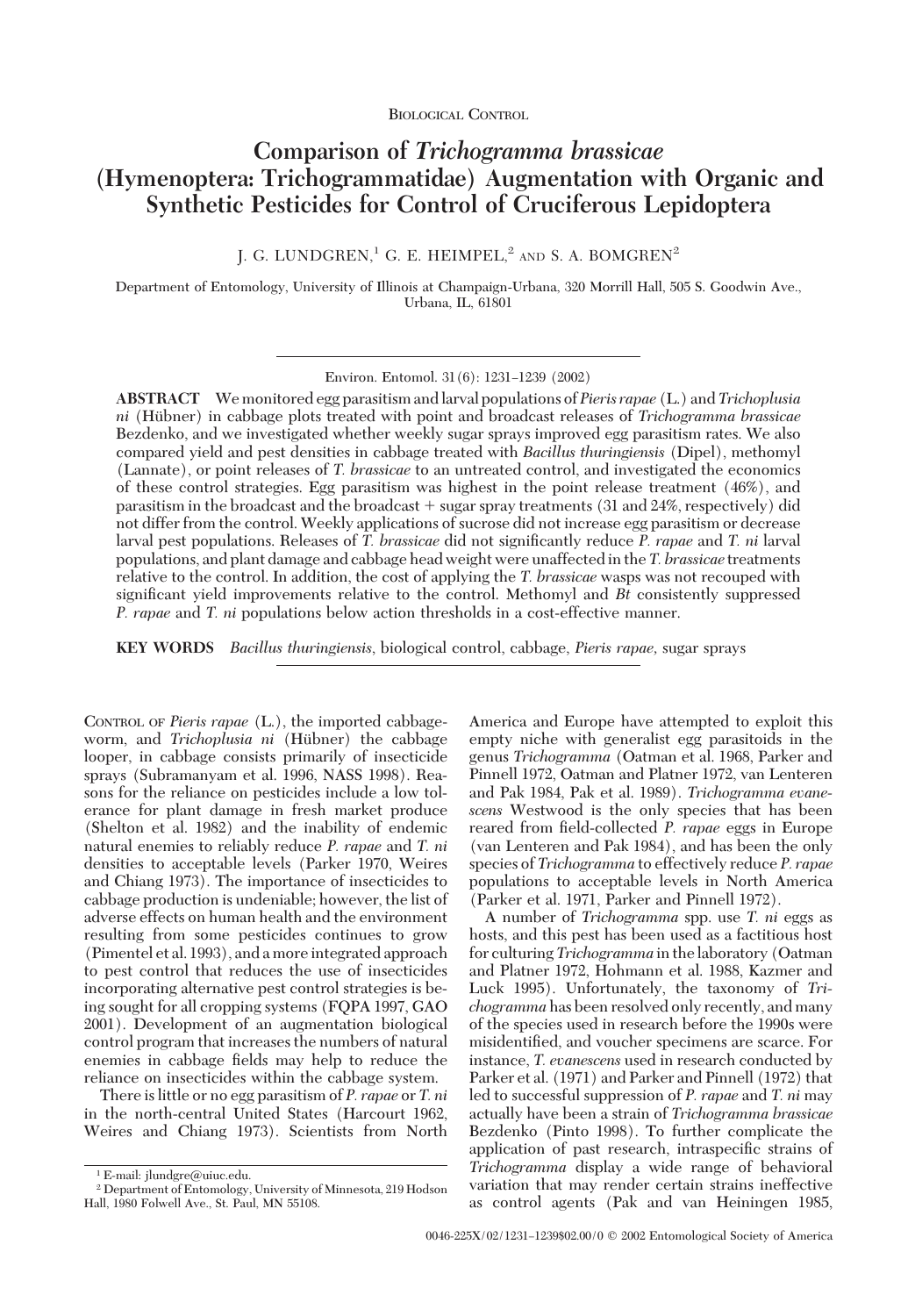van Dijken et al. 1986, Pak and De Jong 1987, Pak et al. 1989, Hegazi et al. 2000). Thus, new strains of previously successful *Trichogramma* spp. cannot be assumed to produce the same level of pest control as their predecessors.

Despite the questions concerning past research, the success of *Trichogramma* spp. in cabbage and other systems is well documented (Smith 1996). Moreover, *Trichogramma* are relatively easy and affordable to mass-produce, and these egg parasitoids kill their hosts before the pest hatches and begins to damage plants. For these reasons, the development of a commercially produced strain of *Trichogramma* that can control cruciferous Lepidoptera is appealing.

Methods for releasing *Trichogramma* spp. are a critical component of a pest control program (Stern et al. 1965, Keller et al. 1985, Smith 1994). In general, ground applications of *Trichogramma* can be categorized as either "broadcast releases" or "releases from point sources" (Smith 1994). Point releases of*Trichogramma* involve placing a number of parasitized hosts or recently emerged adult wasps at one or more fixed sites in an agricultural area. This method temporarily protects the released parasitoids from environmental factors and predation, but relies on the wasps to disperse and parasitize hosts evenly throughout the field, a phenomenon that is idiosyncratic and potentially unreliable (Hendricks 1967, Keller et al. 1985, Losey et al. 1995). Broadcasting *Trichogramma* evenly distributes parasitized hosts throughout an agricultural area at the expense of the protective benefits afforded by the point release sites. Both methods are commonly used under different circumstances, although we were unable to find any published reports of direct comparisons between point and broadcast release methods.

Agroecosystems are often devoid of food sources that sustain populations of biological control agents, and once introduced, these agents either die or disseminate in search of resources before parasitizing all of the available hosts. One food source used by *Trichogramma* spp. is sugar, which is available in the field in the form of honeydew and nectar (Hagen 1986, Evans 1994). Providing sucrose to *Trichogramma* in the laboratory has consistently been shown to increase adult longevity (Hohmann et al. 1988, Leatemia et al. 1995, McDougall and Mills 1997, Lundgren and Heimpel 2002b), and *Trichogramma* inßicts higher rates of field parasitism in cotton that has extra-floral nectaries relative to nectariless cotton (Treacy et al. 1987). In other cropping systems, artificial food sources have been provided as attractants to natural enemies (Carlson and Chiang 1973, Ben Saad and Bishop 1976a, Hagen et al. 1976, Evans and Swallow 1993), and this strategy has in some cases led to improvements in pest control (Schieffelbein and Chiang 1966, Ben Saad and Bishop 1976b, Baggen and Gurr 1998, Cañas and O'Neil 1998). To date, the role of sugar sprays in conserving *Trichogramma* wasps in augmentation biological control programs has not been examined.

Here, we evaluated the potential of a commercially produced strain of *T. brassicae* to control *P. rapae* and *T. ni* in cabbage fields. We compared parasitism rates and pest mortality after point and broadcast releases of *T. brassicae* and evaluated the ability of weekly sugar sprays to improve egg parasitism rates. We also compared yield, pest reduction, and the cost of pest management in cabbage treated with *Bacillus thuringiensis* (Dipel, used in organic cabbage production), methomyl (Lannate, a carbamate that is approved for use against cabbage pests), or point releases of *T. brassicae.*

## **Materials and Methods**

**Study Site.** Research was conducted at the University of Minnesota Experiment Station in Rosemount, MN. Cabbage (*Brassica oleraceae* var. *capitata* L., 'Gourmet') was transplanted on 22 June 1999 with seedlings provided by Speedling Inc. (Bushnell, FL) and on 27 June 2000 with seedlings provided by a local grower. A preplant incorporated herbicide, Treßan (Dow AgroSciences, Indianapolis, IN), was applied at label rates. After planting, weeds were manually removed from the plots as needed. Water was applied during dry periods, and anhydrous ammonia was applied twice during the 2000 season.

In both years, four treatments with four replicates each were arranged in a complete randomized design and embedded in a 4.05-ha field of soybeans. Each plot had  $\approx$  250 cabbage plants in eight rows of  $\approx$  31 plants. Row spacing within plots was 1 m, and plant spacing within rows was 0.39 m. Dimensions for each plot were  $9.3 \times 12.5$  m. There was 48 m between plots north to south and 20 m between plots east to west.

**Treatments.** In 1999, we compared the ability of point releases of *T. brassicae* to control pests relative to pesticides used in conventional and organic systems. The four treatments were applications of *Bt* (Dipel DF; Abbott Laboratories, North Chicago, IL), methomyl (Lannate LV; DuPont Agricultural Products, Wilmington, DE), *T. brassicae* released at point release sites, and an untreated control. In 2000, we evaluated the relative pest control capabilities of point releases of *T. brassicae,* broadcast releases of *T. brassicae,* broadcast releases of *T. brassicae* coupled with weekly sugar sprays, and an untreated control.

Insecticide applications in 1999 were made based on thresholds involving cabbage looper equivalents (CLEs) (Shelton et al. 1982) in which one CLE is equivalent to one *T. ni* larva or 1.5 *P. rapae* larvae. Treatment thresholds were three CLEs per 10 preheading plants and one CLE per 10 heading plants. Diamondback moth, *Plutella xylostella* (L.), did not reach pest status during this research (JGL and GEH, unpublished data) and was not evaluated in this study. Decisions to apply pesticides were made independently for each replicate of the two insecticide treatments. Consequently, the number and timing of applications made varied among the replicates of these two treatments. *Bt* was applied at 1.12 kg/ha, and methomyl was applied at 3.51 liter/ha within 24 h of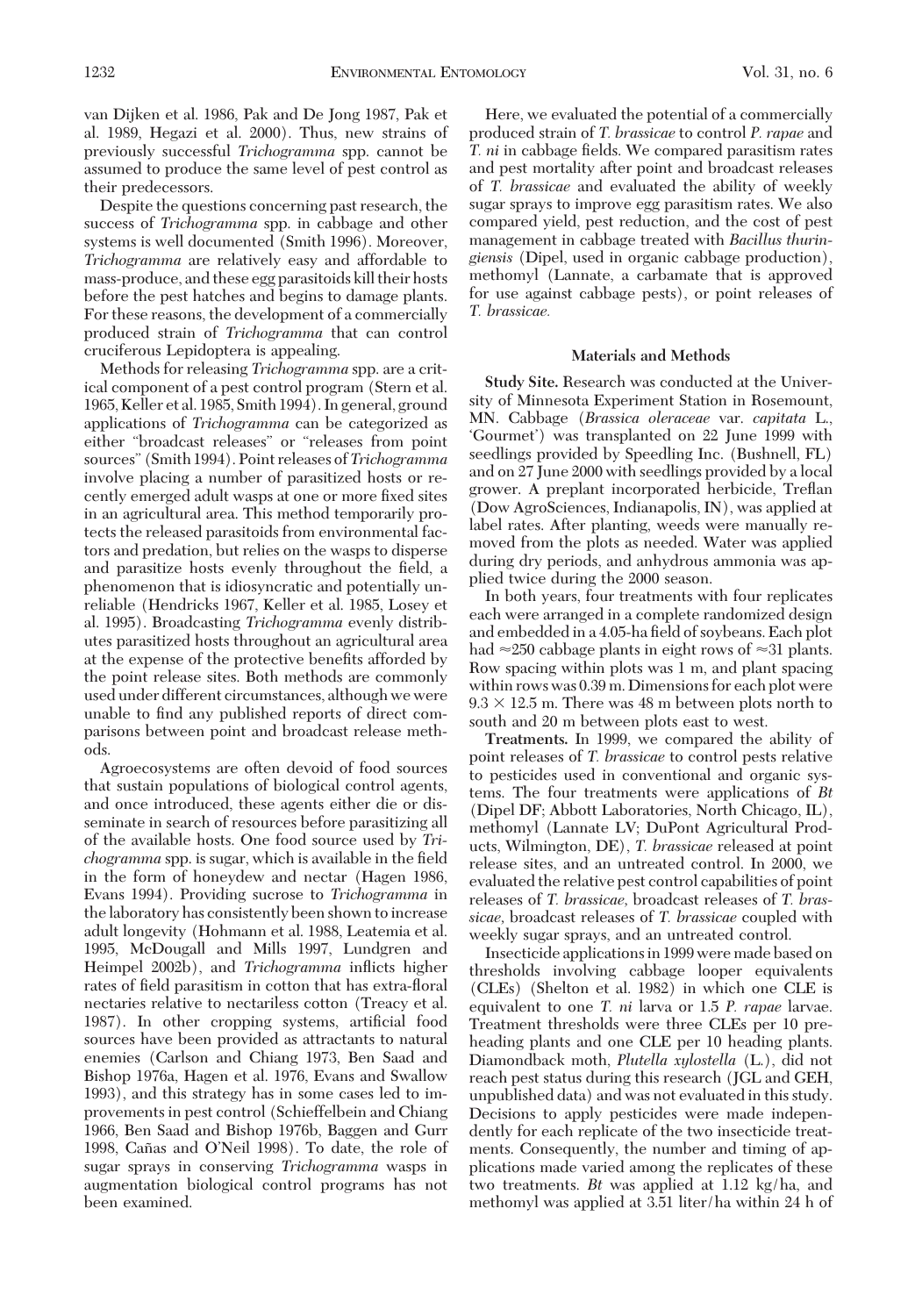the thresholds being breached using a  $CO<sub>2</sub>$  sprayer (2.04 kg/cm2 ). The adjuvants *Silwet* L-77 and LI-700 (Loveland Industries, Greeley, CO) were added to the pesticide mixtures at 1 liter per 49.8 liters of pesticides and 1 liter per 25.14 liters, respectively, to increase the persistence of the insecticides.

T. brassicae were received weekly from Beneficial Insectary (Oak Run, CA). Weekly shipments of -82,000 parasitized *Ephestia kuhniella* Zeller eggs were released after 6 August 1999 and 14 July 2000 as parasitized eggs affixed to cards in the point release treatment and loose parasitized eggs in the broadcast treatments. Parasitized eggs for all treatments originated from the same stock at the insectary. Parasitized eggs were stored at room temperature and were released before 0900 h on the first day of wasp emergence. Mean  $\pm$  SEM daily temperatures on release dates were  $21.18 \pm 0.37^{\circ}$ C in 1999, and  $21.22 \pm 0.77^{\circ}$ C in 2000; rainfall never exceeded 0.03 cm on release days. To assess the quality of each shipment of *T. brassicae*, two release cards and two groups of  $>1,000$ loose parasitized *E. kuhniella* eggs were deposited into individual 36-ml vials and placed in the field until emergence. The proportion of wasps that were male was calculated for each shipment by viewing antennal setation and genitalia at 50 $\times$ . The mean  $\pm$  SEM proportion of released wasps that were male was 0.49  $\pm$ 0.01 in 1999 and  $0.44 \pm 0.01$  in 2000. Wasp emergence was verified for each release. Voucher specimens identified by John Pinto (Department of Entomology, University of California, Riverside) were deposited with the Insect Museum at the Illinois Natural History Survey.

For the point release evaluation, the cards with parasitized eggs were separated into 60 release cards  $(\approx 5,400$  parasitized eggs each). Each release card was placed into a 0.24-liter glass jar with a screen top  $(1 \text{ mm}^2 \text{ mesh size})$ . A 70-mm diam piece of filter paper was placed over the top of the screen until the release to prevent wasp escape (Heimpel et al. 1999). Fourteen jars were placed at fixed release sites within each plot beneath "*Trichogramma* houses," inverted Styrofoam bowls suspended by three plastic forks. The 14 release sites were evenly distributed within the plots and remained the same throughout the summer.

For the broadcast release evaluation, the total mass of the eggs, which represented an estimated 668,000 parasitized eggs, was divided into eight parts; and one part was released in each replicate of the broadcast release and broadcast release  $+$  sugar spray treatments. Each release consisted of  $1.12 \pm 0.02$  g of eggs per replicate plot. Groups of parasitized eggs were kept individually in  $35 \times 10$  mm petri dishes until wasp emergence. With the onset of wasp emergence, the unemerged parasitized eggs were poured into a saltshaker that had all but one of its holes blocked. In a broadcast release or broadcast release + sugar spray plot, each plant received a single shake of parasitized eggs  $(334.4 \pm 40.7; n = 8)$ . Thus, approximately the same number of parasitized eggs was released per plot and on the same days in the point and broadcast release treatments. In the release  $+$  sugar spray treatment, sugar was applied once weekly directly after the release of *T. brassicae.* Sucrose was applied at 64.5 kg/ha with a  $\rm CO_2$  sprayer (2.04 kg/cm<sup>2</sup>). This corresponds to 180 g of sugar per 2-liter bottle of water, or an 8% sucrose solution by weight.

**Field Sampling.** Plots were sampled up to three times each week, and sampling began 2–3 wk after cabbage transplantation. Five randomly selected plants were sampled per plot in 1999. Ten plants per plot were sampled before 17 August 2000, and seven plants after 17 August 2000. The numbers of *P. rapae* and *T. ni* larvae were recorded for each sampled plant in 1999 and 2000, and the total number of pest eggs per sampled plant was recorded in 2000. On each sampling date in 1999 and 2000, a maximum of five *P. rapae* and *T. ni* eggs per plant were removed with a 12-mm diam cork borer and placed into a plastic petri dish. All insects collected in the point release plots were segregated by plant and plot of origin. In the point release treatment in 2000, the distance from each sampled plant to the nearest release point was measured to the nearest centimeter. Eggs were brought back to the laboratory, excess cabbage foliage was removed from around the eggs, and eggs were placed in 1.5-ml microcentrifuge tubes until they hatched or parasitoids emerged. All specimens were reared on a laboratory bench at  $\approx$ 22°C and 40% RH.

**1999 Harvest Data.** Ten cabbage heads per plot were randomly selected and harvested on 27 August and 3 September 1999. Heads with their loose outside leaves ("wrapper leaves") removed were weighed to the nearest 0.023 kg and subjected to the following rating scale, derived from Greene et al. (1969): (1) no insect damage;  $(2)$  estimated 0–1% leaf area on the plant with insect damage, no head damage; (3) estimated 1-10% leaf area on the plant with insect damage, no head damage;  $(4)$  estimated  $>10\%$  leaf area on the plant with insect damage, no head damage; (5) as in 4, but with 1–10% head area with insect damage, only to outer layer of leaves;  $(6)$  estimated  $>10\%$  head area with insect damage penetrating several layers of leaves.

**1999 Economic Treatment Evaluation.** Seasonal cost of treatment was calculated based on the price of the insecticides at the beginning of the 1999 season plus an application fee of \$4 per treatment. The cost of the*T. brassicae* included shipping and handling. The mean number of applications per treatment was calculated for the insecticide treatments, and there were eight theoretical *T. brassicae* releases, which corresponds to the 8 wk of the season after pest eggs were first detected.

The gain threshold, the number of heads per plot that must be rescued to justify treatment (Pedigo 1989), was calculated for each treatment in the following manner. A market value of \$10/22.68 kg of cabbage (or \$0.40 for each cabbage head) was estimated from the Chicago Wholesale Fruit and Vegetable Report (http://www.ams.usda.gov/fv/mncs/ hxw.pdf). It is important to note that *T. brassicae* and Bt are organically certified treatments and organically produced cabbage demands a higher financial return;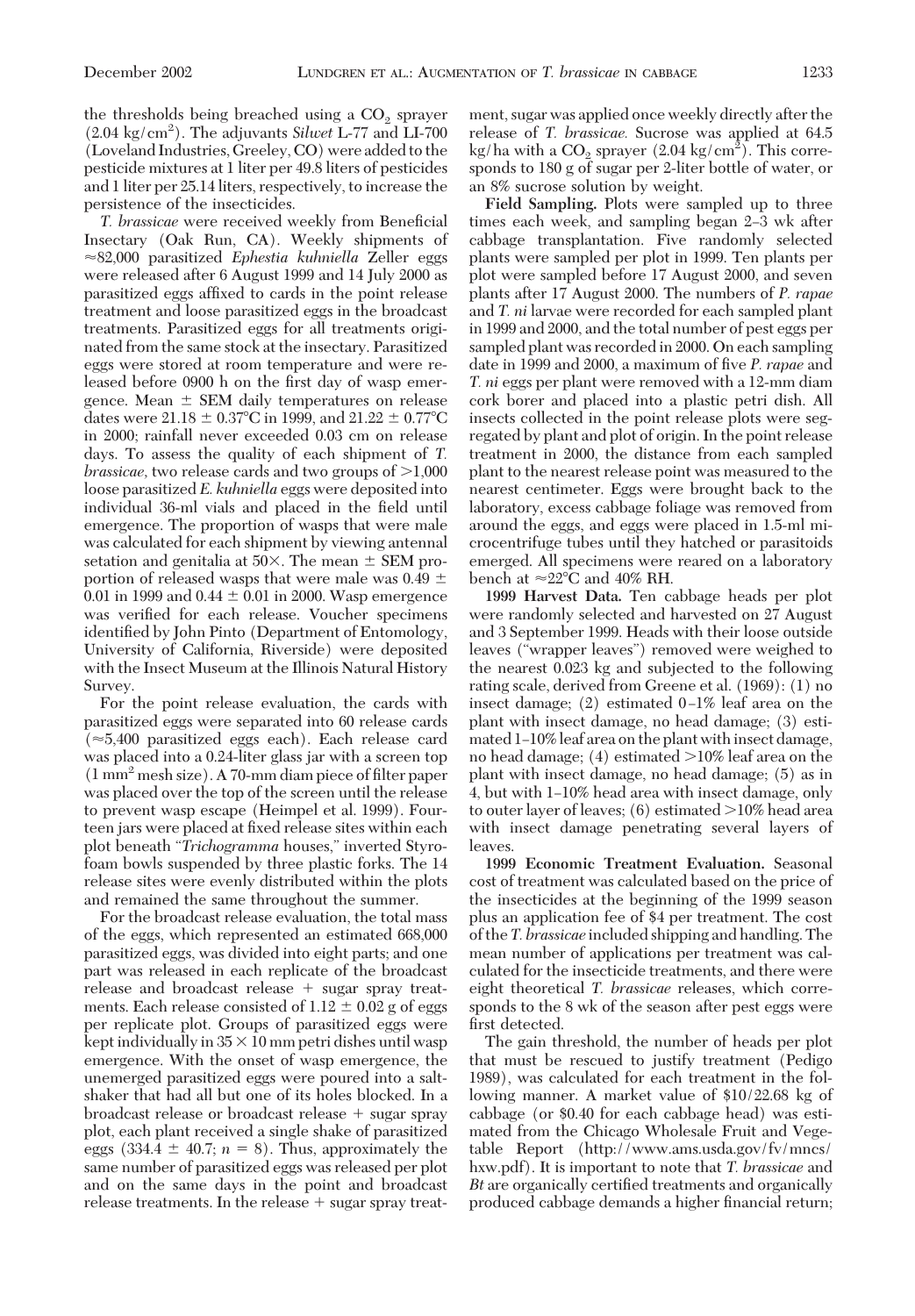the higher market value for organic crops was not considered in this analysis. In the *T. brassicae* analysis, only half of the seasonal treatment cost was used to calculate the gain threshold because wasps were released four times in 1999. Heads with damage ratings 5 were consideredmarketable, and the proportion of marketable heads was estimated for each replicate plot and compared with analysis of variance (ANOVA) and the Tukey-Kramer means comparison. The mean number of marketable heads per plot was determined by multiplying the mean proportion of marketable heads by 250 (the number of plants per plot). The number of heads rescued per treatment was calculated by subtracting the number of marketable heads in the control treatment from the number of marketable heads in each of the experimental treatments.

Data Analysis. Egg parasitism was defined as the number of eggs that yielded *T. brassicae* adults divided by the number of eggs that yielded either pest larvae or *T. brassicae* adults. In 2000, the egg parasitism rates were compared among the four treatments using a repeated measures ANOVA, and the Tukey-Kramer means comparison was used to reveal specific significant relationships among the treatments. Within the point release plots in 2000, the distances to the nearest release sites were compared with the rates of *P. rapae* egg parasitism by linear regression, pooled over sample dates. The correlation between mean density of *P. rapae* eggs per plot and mean parasitism rate per plot on each sampling date for each treatment was estimated using linear regression.

In 1999, direct comparisons of pest control between the pesticide treatments and the *T. brassicae* point releases were not possible because *T. brassicae* was only released after 6 August, and pesticides were applied throughout the season. However, the mean numbers of pestlarvae per plant were compared among the pesticide treatments and the control using a repeated measures ANOVA, and the Tukey-Kramer means comparison was implemented to reveal specific significant relationships among the treatments pooled over all dates. Also in 1999, the number of pest larvae per plant after 6 August was compared between the *T. brassicae* treatment and the control with a repeated measures ANOVA. In 2000, the mean number of *P. rapae* and *T. ni* larvae per plant was compared among the treatments with a repeated-measures ANOVA.

In 1999, the mean head mass and mean damage rating were calculated for each replicate plot. The treatment means for these parameters were then compared among the insecticide treatments and the control with ANOVA and a Tukey-Kramer means comparison. The mean head weight and damage rating for the *T. brassicae* treatment were compared with the control using a *t*-test; this treatment was not analyzed with the insecticide treatments because the plots in the *T. brassicae* treatment were only treated for half the season. The number of pest control applications and the seasonal application costs were compared among the *T. brassicae* and pesticide treatments using ANOVA and Tukey-Kramer means comparisons.

**Table 1. Mean SEM egg parasitism rates for** *Pieris rapae* **in cabbage plots treated with** *Trichogramma brassicae* **applied with different release procedures in 1999 and 2000**

| Year | Treatment                                                               | Proportion parasitized                                                                |  |
|------|-------------------------------------------------------------------------|---------------------------------------------------------------------------------------|--|
| 1999 | Control<br>Point release                                                | $0.19 \pm 0.04$                                                                       |  |
| 2000 | Control<br>Point release<br><b>Broadcast</b><br>$Release + sugar sprav$ | $0.15 \pm 0.027$ b<br>$0.46 \pm 0.040a$<br>$0.31 \pm 0.037$ ab<br>$0.24 \pm 0.041$ ab |  |

All sample dates were pooled for each mean. No inferential tests were applied to the means presented for 1999 treatments, and means among the four treatments in 2000 were compared with the Tukey-Kramer means comparison ( $\alpha = 0.05$ ). Means followed by different letters are significantly different.

#### **Results**

**Egg Parasitism.** In 1999, egg parasitism was only detected in the point release treatment, and mean egg parasitism after pooling the sampling dates was 19%  $(Table 1)$ . In 2000, there was a significant effect of treatment on egg parasitism rates  $(F_{3, 12} = 7.368, P =$ 0.005), and egg parasitism by *T. brassicae* was observed in the control plots (Table 1). The seasonal mean parasitism rate was significantly different among treatments  $(F_{3, 12} = 6.97, P = 0.006)$ , and the point release had significantly higher rates of parasitism than the control (Table 1). Parasitism rates in the two broadcast treatments did not differ significantly from the control (Table 1). In the point release plots of 2000, there was no correlation between egg parasitism and proximity to the release sites ( $r^2 = 0.006, F_{1,199} = 1.27$ ,  $P = 0.26$ ). There was no relationship between parasitism and host density in any of the treatments when analyzed individually (point release:  $r^2 = 0.008$ ,  $F_{1,60}$  $= 0.50, P = 0.48;$  release  $+$  sugar spray:  $r^2 = 0.018$ ,  $F_{1, 59} = 1.10, P = 0.30$ ; broadcast:  $r^2 = 0.001, F_{1, 63} =$ 0.09,  $P = 0.76$ ).

**Pest Populations.** Methomyl and *Bt* maintained *P. rapae* and *T. ni* larvae below economic thresholds, and both treatments significantly reduced the number of pests per plant relative to the control  $(F_{2,9} = 134.08,$ *P* 0.001; Fig. 1). *P. rapae* egg populations were largest in early August 2000 (Fig. 2). *T. ni* egg populations were  $\leq 0.3$  eggs per plant in both years. The number of pest eggs per plant throughout the 1999 season was comparable to the seasonal densities observed on large-diameter plants in 2000. Releases of *T. brassicae* did not reduce larval populations in 1999 ( $F_{1,6} = 2.31$ ,  $P = 0.18$ ) or 2000 ( $F_{3, 12} = 4.34, P = 0.732$ ). There were 10 *P. rapae* and *T. ni* larvae per plant when *T. brassicae* releases were begun in 1999 (Fig. 1), whereas there was <1 larva per plant when releases were begun in 2000, and the populations never exceeded 7 larvae per plant in any of the 2000 plots.

**Harvest Data.** Head weight and plant damage did not differ between the *T. brassicae* point release treatment and the control (head weight:  $t = 1.33$ , df = 6,  $P = 0.23$ ; damage rating:  $t = -0.137$ , df = 6,  $P = 0.895$ ; Table 2), but damage was significantly lower in the insecticide treatments relative to the control  $(F_{2,9} =$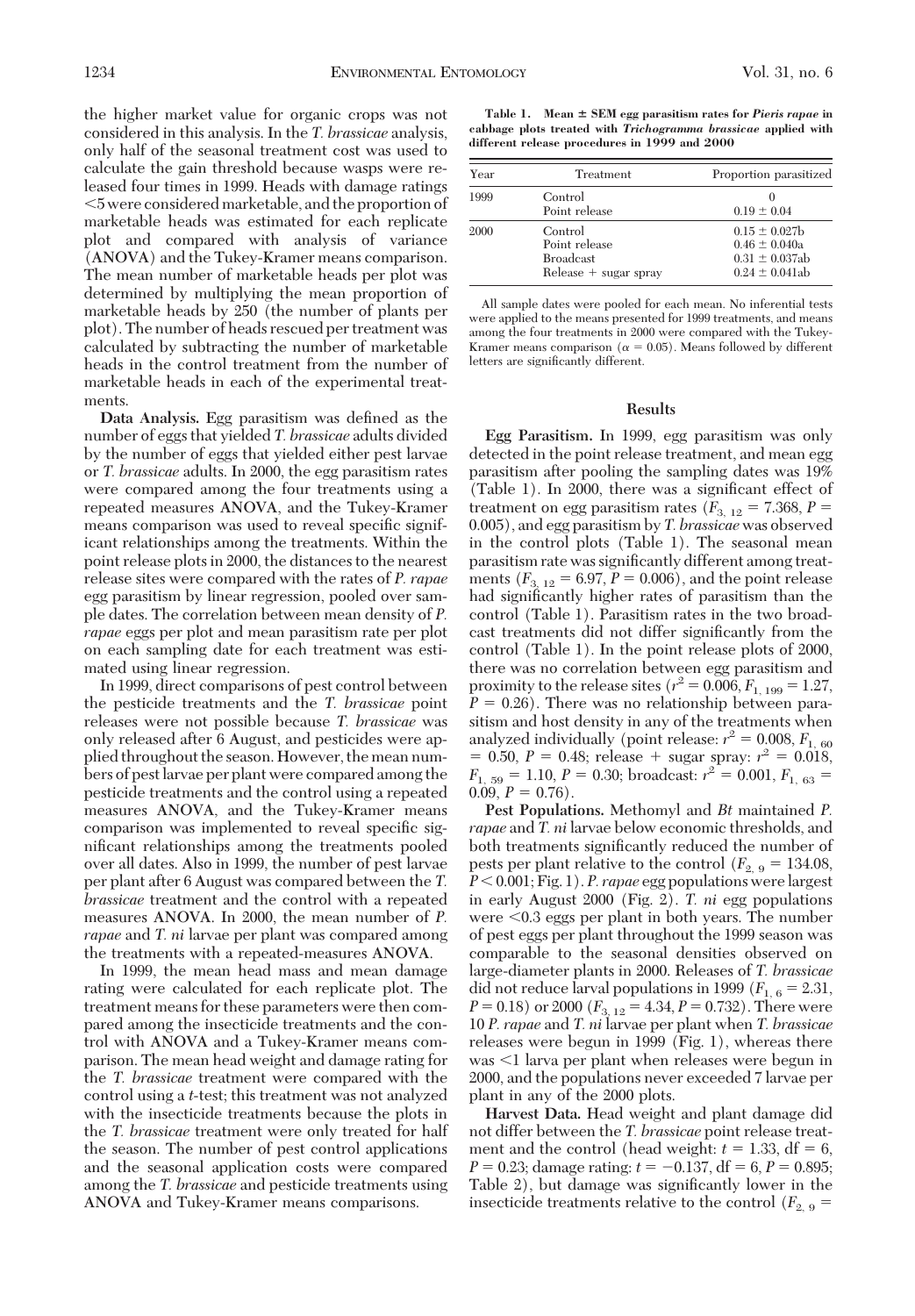

Fig. 1. Mean  $\pm$  SEM number of *Pieris rapae* and *Trichoplusia ni* larvae per plant in cabbage plots treated with different pest management options in 1999 (*n* 4 for each treatment on each sample date). *Trichogramma brassicae* applications were released weekly after 6 August 1999.

 $340.34$ ,  $P < 0.001$ ; Table 2). Cabbage head weights in the methomyl treatment were significantly higher than head weights in the control plots ( $F_{2,9} = 7.88, P =$ 0.01; Table 2).

Cost Analysis. A significantly lower number of methomyl treatments were necessary to suppress pest larvae relative to the *T. brassicae* treatment (when applied on a weekly schedule)  $(F_{2,9} = 15.8, P = 0.001)$ , and the cost of individual treatments for *T. brassicae* was higher than for methomyl or *Bt* ( $F_{2,9} = 581.33, P <$ 0.001; Table 3). These circumstances result in a significantly higher treatment cost for *T. brassicae* than either of the insecticide options (Table 3). The number of heads rescued by pest control applications exceeded the gain thresholds in the insecticide treatments, but not in the *T. brassicae* treatment (Table 3). Also, the number of marketable heads in the insecticide treatments was significantly higher than the control and *T. brassicae* treatments ( $F_{3, 12}$  = 186.12,  $P < 0.001$ ; Table 3). The estimated number of heads per plot rescued by *T. brassicae* was 12.5 15.31, but the total number of marketable heads in the *T. brassicae* treatment was not significantly different from the number of marketable heads in the control (Tukey-Kramer means comparison,  $\alpha$  =  $0.05$ ).



**Fig. 2.** Mean  $\pm$  SEM abundances of *P. rapae* and *T. ni* eggs per cabbage plant in 2000 ( $n = 16$  for each species on each sample date).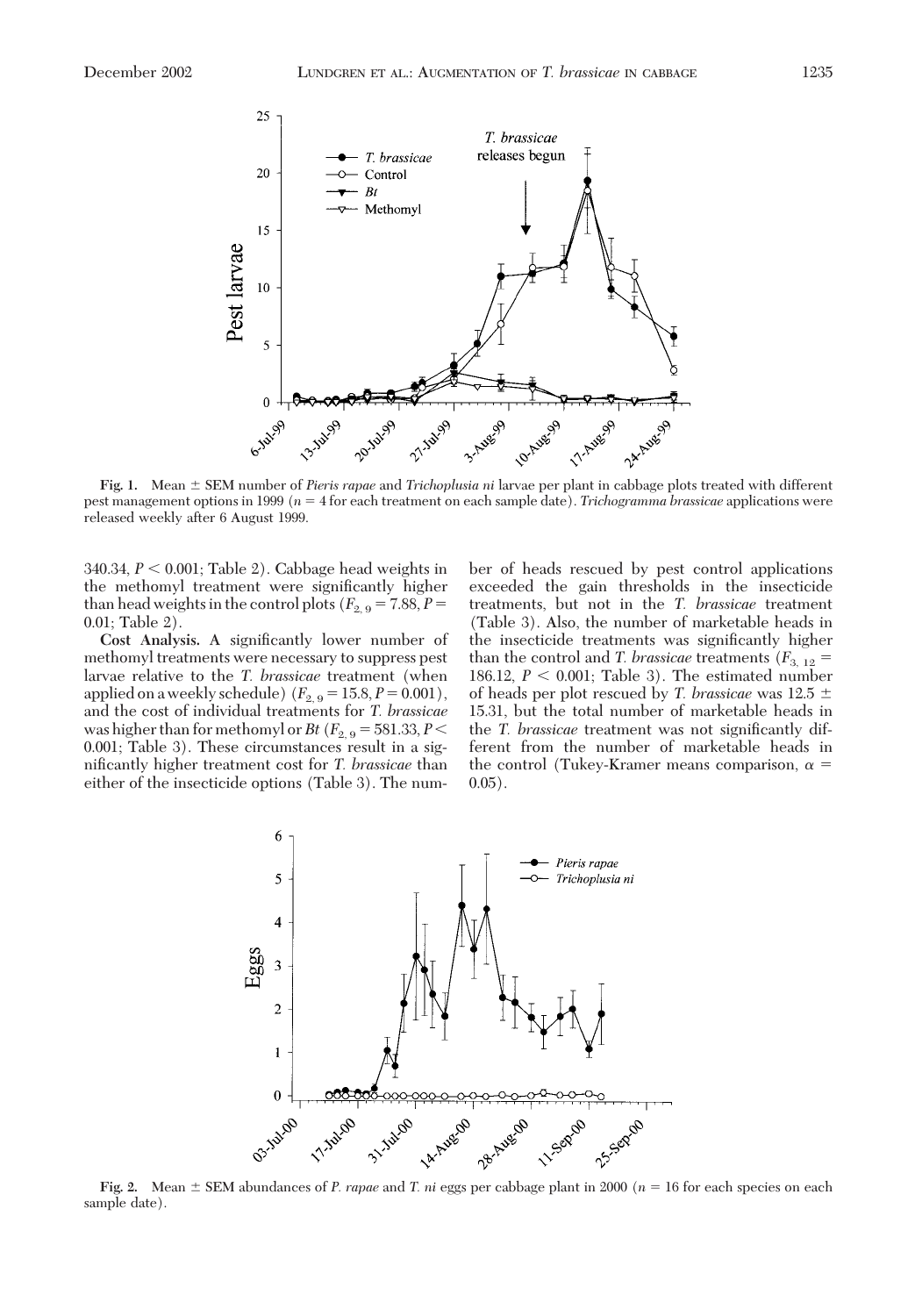Table 2. Mean  $\pm$  SEM damage levels and cabbage head weights **for cabbage plants in plots treated for** *P. rapae* **and** *T. ni* **with different pest management tools in 1999**

| Treatment    | Damage rating    | Head weight, kg    |  |
|--------------|------------------|--------------------|--|
| Control      | $5.36 \pm 0.08$  | $1.65 \pm 0.14$    |  |
| Bt           | $1.91 \pm 0.33a$ | $2.01 \pm 0.41$ ab |  |
| Methomyl     | $1.99 \pm 0.03a$ | $2.42 \pm 0.20a$   |  |
| T. brassicae | $5.19 \pm 0.21$  | $1.69 \pm 0.58$    |  |

Mean damage ratings and head masses were compared among the  $Bt$ , methomyl, and control treatments ( $n = 4$  for each treatment) with a Tukey-Kramer means comparison ( $\alpha = 0.05$ ); and the damage rating and head mass in the *T. brassicae* treatment was compared with those of the control using a *t*-test. Values in columns followed by different letters are significantly different. Values in the *T. brassicae* treatment did not differ from the control.

## **Discussion**

We conclude that the commercially produced *T. brassicae* strain evaluated in this research is not an acceptable control agent for cruciferous Lepidoptera. *T. brassicae*was unable to reduce *P. rapae* or *T. ni*larval populations in 1999 or 2000, despite a maximum egg parasitism rate of 46% for *P. rapae.* Egg parasitism was highest in the point release treatment, possibly because *T. brassicae* dispersed evenly throughout the small plots used in this experiment and because the *Trichogramma* houses may have offered some protection from mortality factors. Sugar sprays did not increase the egg parasitism or reduce *P. rapae* or *T. ni* larval populations relative to the unsprayed release treatment or the control. Several factors may have contributed to the low egg parasitism rates observed in our study, including host selection and foraging behaviors of the commercially available *T. brassicae* strain, and the disappearance, resulting from mortality and/or dispersal, of wasps before they could parasitize all of the available hosts. Finally, the *Bt* and methomyl treatments reliably reduced pest populations below action thresholds and resulted in yield improvements that recouped the cost of treatment.

Selection of the optimal species and strain for a particular system is regarded as the first step in a successful biological control program using *Trichogramma* spp. In our study, egg parasitism was 50% despite the broad availability of hosts, and *T. brassicae* did not increase the rate of egg parasitism in response to increases in host egg density in any of the treatments. Host recognition varies between *Tri-* *chogramma* strains (Pak and De Jong 1987, Nasr and Shonouda 1998), and there may be alternative species or strains of *Trichogramma* that are more appropriate parasitoids of *P. rapae* and *T. ni* in the cabbage system. Nevertheless, parasitism of *P. rapae* eggs by the commercially produced strain of *T. brassicae* was observed in all of the treatments, although it did not result in significant reductions of pest larvae. Life table analyses of *P. rapae* and *T. ni* would be useful in determining how many eggs must be destroyed before larval populations are reduced to acceptable levels.

*Trichogramma* mortality may result from host incompatibility, predation of wasps and parasitized host eggs, and adverse environmental conditions. As shown in this research, *T. brassicae* is able to complete development in *P. rapae* eggs, though it is possible that a portion of the *P. rapae* population was able to arrest the development of *T. brassicae* (Lundgren and Heimpel 2002a). If there is physiological resistance in a portion of the *P. rapae* population, then higher rates of egg parasitism may be unattainable with this strain of *T. brassicae.*

*Trichogramma* mortality through predation on parasitized eggs is well documented (Parker et al. 1971, Lingren and Wolfenbarger 1976, Yu and Byers 1994, Suh et al. 2000), and although we were unable to find any documentation of predation on adult *Trichogramma,* other parasitoids of this size can suffer heavy predation in the field (Heimpel et al. 1997, Rosenheim 1998). In an inundative biological control program, where perpetuation of the agent over multiple generations is not the goal, predation on parasitized hosts is not as detrimental to the program as predation on adults that are capable of inßicting pest mortality. Further research into predation on adult wasps might enable us to adjust release rates to compensate for this mortality factor.

Finally, abiotic environmental factors such as temperature (Parker et al. 1971, Pak and van Heiningen 1985, Chihrane and Lauge 1996, Orr et al. 1997), rainfall, and humidity can all impact *Trichogramma* mortality and performance (see Keller et al. 1985 for review). Climatic conditions in our study were not consistently extreme, though the climatic preferences of this strain of *T. brassicae* are untested, and we don't know how these abiotic factors may have affected field parasitism.

**Table 3. Economic comparisons among pest management options used for control of** *Pieris rapae* **and** *Trichoplusia ni*

| Treatment    | Mean no.<br>applications <sup><i>a</i></sup> | Seasonal<br>application cost<br>per replicate | Gain<br>threshold <sup>b</sup> | No.<br>marketable<br>heads | Estimated no.<br>heads rescued<br>by treatment |
|--------------|----------------------------------------------|-----------------------------------------------|--------------------------------|----------------------------|------------------------------------------------|
| T. brassicae | 8h                                           | \$86.80c                                      | 108.5                          | $25 \pm 15.31a$            | $12.5 \pm 15.31a$                              |
| Methomyl     | $5.5 \pm 0.29a$                              | $$24.37 \pm 1.28a$                            | $60.91 \pm 3.20$               | $240.63 \pm 3.13b$         | $228.13 \pm 3.13b$                             |
| Bt           | $7.25 \pm 0.48$ b                            | $\$31.68 \pm 2.09b$                           | $79.21 \pm 5.23$               | $237.5 \pm 8.84$           | $225 \pm 8.84$                                 |

Values are mean  $\pm$  SEM, and values within columns that have different letters are significantly different (Tukey-Kramer means comparison, = 0.05). There were four replicates in each treatment.<br>" Units are number of releases in the *T. brassicae* treatment, and number of sprays for the insecticide treatments.<br>" Gain threshold is defined as the number of pres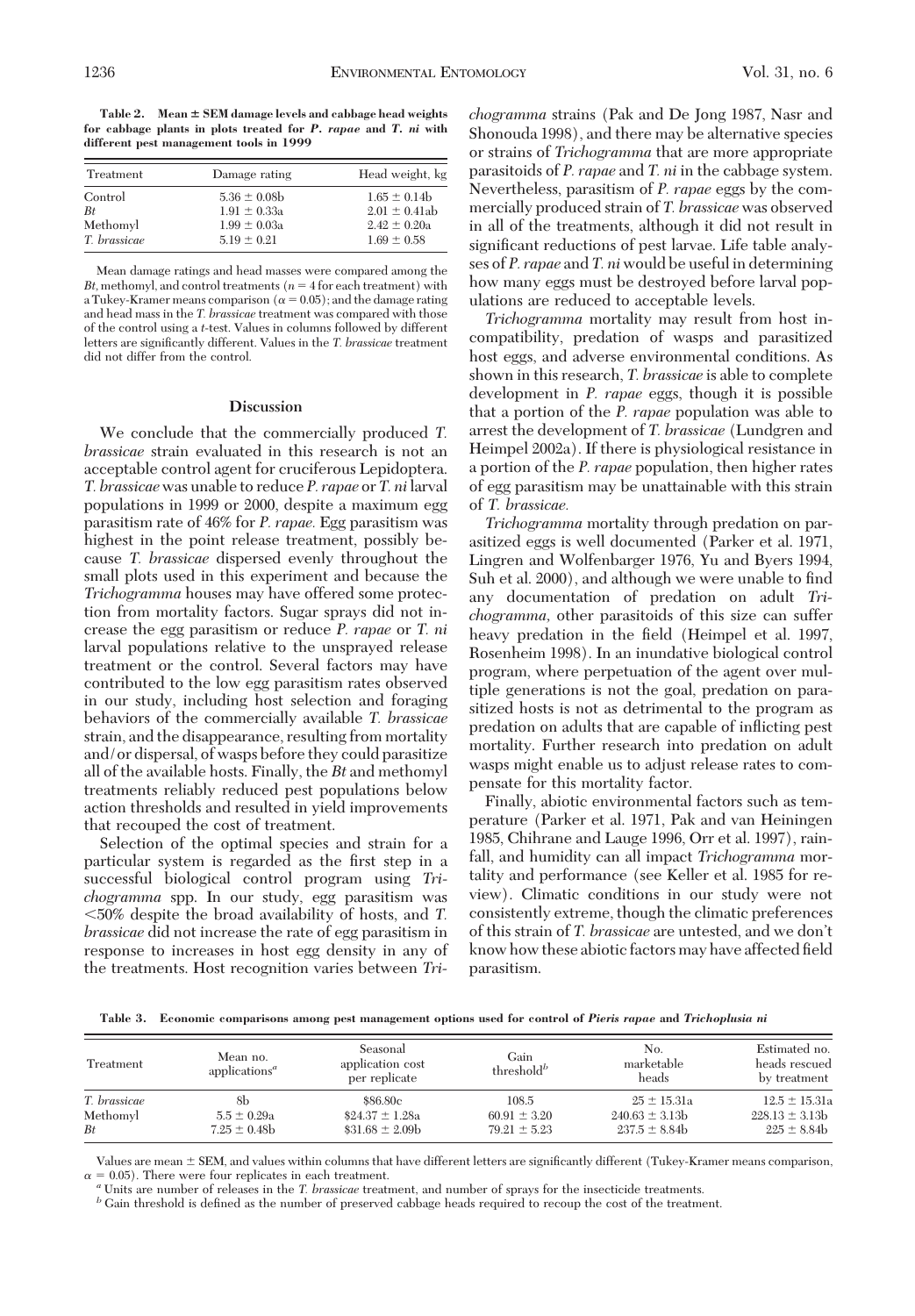Dispersal of *Trichogramma* is a commonly observed phenomenon (Stern et al. 1965, Andow and Prokrym 1991, Greatti and Zandigiacomo 1995, Bigler et al. 1997, Wright et al. 2001) and is likely to have occurred in and among our plots. Wind has important effects on *Trichogramma* dispersal (Hendricks 1967, Yu et al. 1984, Fournier and Boivin 2000) and may be responsible for blowing the wasps out of agricultural plots. The low canopy of cabbage may promote the dispersal of *Trichogramma* out of plots because there is little wind obstruction, and wasps that make short dispersal jumps are likely to be carried out of plots (Keller et al. 1985, Fournier and Boivin 2000).

The provision of food in the form of sugar increases *Trichogramma* longevity and fecundity in the laboratory (Hohmann et al. 1988, Leatemia et al. 1995, McDougall and Mills 1997, Olson and Andow 1998), and theoretically should improve biological control (Hagen 1986, Evans 1994, Jervis et al. 1996; Gurr and Wratten 1999). It is apparent that *Trichogramma* spp. can benefit from food sources in the field because pest control by *Trichogramma* has been increased in cotton with extra-ßoral nectaries relative to nectariless cotton (Treacy et al. 1987), and honey-fed *Trichogramma minutum* Riley parasitized more hosts in field cages than did starved *T. minutum* over a 4-d period (Smith et al. 1986). Furthermore, parasitism by other minute parasitoids has been promoted by intercropping with plants that have ßoral nectar (Jervis et al. 1996, Baggen and Gurr 1998). It is difficult to explain why sugar sprays did not enhance parasitism by *T. brassicae* within our plots. It may be that *T. brassicae* cannot consume sugar once it has dried (but see Bartlett 1962), that weekly sprays are not frequent enough to improve *T. brassicae* fitness in the field, or that the increased number of predators observed in the sugar spray plots (JGL, unpublished data) increased mortality of *T. brassicae.*

The high cost of *Trichogramma* relative to insecticides is neither a new or insurmountable problem. *Trichogramma* can be used cost-effectively in highvalue crops such as seed corn and possibly sweet corn (Andow 1997), and there are benefits to using *Trichogramma* that are not apparent in direct economic comparisons between *Trichogramma* and insecticides. For instance, there is a premium price for organically produced crops that is often not applied to insecticidetreated produce. Using *Trichogramma* instead of insecticides preserves the endemic natural enemy complex and reduces the need for additional treatments to control secondary pests, and it reduces the risks to human and environmental health that are associated with insecticides (Pimentel et al. 1993, Smith 1996). If a strain of *Trichogramma* is discovered that can reduce *P. rapae* and *T. ni* populations below action thresholds, or if the cost for *Trichogramma* production can be decreased, then cabbage producers can recoup the cost of treatment, and the use of *Trichogramma* may be adopted. New devices for delivering *Trichogramma* to the field (Landis and Orr 1996, Hassan 1999), and the development of an in vitro rearing program for *Tri-* *chogramma* (Nordlund et al. 1998) may result in reduced production costs.

Our research illustrates the competitive nature of*Bt* as a reliable and effective pest control agent for cruciferous Lepidoptera. The formulation of *Bt* used in this study is Lepidoptera-specific and has a short persistence in the field (Behle et al. 1997). These characteristics minimize nontarget impacts of pest control in the cropping systems where *Bt* is used and have allowed *Bt* to be effectively integrated with *Trichogramma* biological control programs in the past (Oatman et al. 1983, Losey et al. 1995). Further research into integrating releases of *Trichogramma* with current pest management practices in the cabbage system may lead to a long-term solution for control of cruciferous Lepidoptera.

#### **Acknowledgments**

We thank Amanda Jacobson, Sam Lockner, Katie Vogt, Tim Wheeler, and the staff of the Rosemount Experiment Station for their assistance in producing this research. Gary Pahl provided transplants in 2000. Beneficial Insectary provided *Trichogramma brassicae*. John Pinto authenticated *T. brassicae.* Abbott Laboratories and Dow AgroScience provided pesticides, and Loveland Industries provided the adjuvants used with the pesticides. Special thanks to Vince Fritz, William Hutchison, Dharma Sreenivasam, and Robert Wiedenmann for their comments on earlier versions of this manuscript. This research was funded by the North American Pesticide Impact and Assessment Program and the Minnesota Department of Agriculture's Biological Control Granting Program. This research has been supported in whole or in part by the University of Minnesota Agricultural Experiment Station.

#### **References Cited**

- **Andow, D. A. 1997.** Integrating biological control in IPM systems, pp. 71–86. *In* D. A. Andow, D. W. Ragsdale, and R. F. Nyvall [Eds.], Ecological interactions and biological control. Westview Press, CO.
- **Andow, D. A., and D. R. Prokrym. 1991.** Release density, efficiency and disappearance of *Trichogramma nubilale* for control of European corn borer. Entomophaga 36: 105–113.
- **Baggen, L. R., and G. M. Gurr. 1998.** The inßuence of food on*Copidosoma koehleri* (Hymenoptera: Encyrtidae), and the use of ßowering plants as a habitat management tool to enhance biological control of potato moth, *Phthorimaea operculella* (Lepidoptera: Gelechiidae). Biol. Control 11: 9-17.
- **Bartlett, B. R. 1962.** The ingestion of dry sugars by adult entomophagous insects and the use of this feeding habit for measuring the moisture needs of parasites. J. Econ. Entomol. 55: 749-753.
- **Behle, R. W., M. R. McGuire, and B. S. Shasha. 1997.** Effects of sunlight and simulated rain on residual activity of *Bacillus thuringiensis* formulations. J. Econ. Entomol. 99: 1560-1566.
- **Ben Saad, A. A., and G. W. Bishop. 1976a.** Attraction of insects to potato plants through use of artificial honeydews and aphid juice. Entomophaga 21: 49-57.
- Ben Saad, A. A., and G. W. Bishop. 1976b. Effect of artificial honeydews on insect communities in potato fields. Environ. Entomol. 5: 453-457.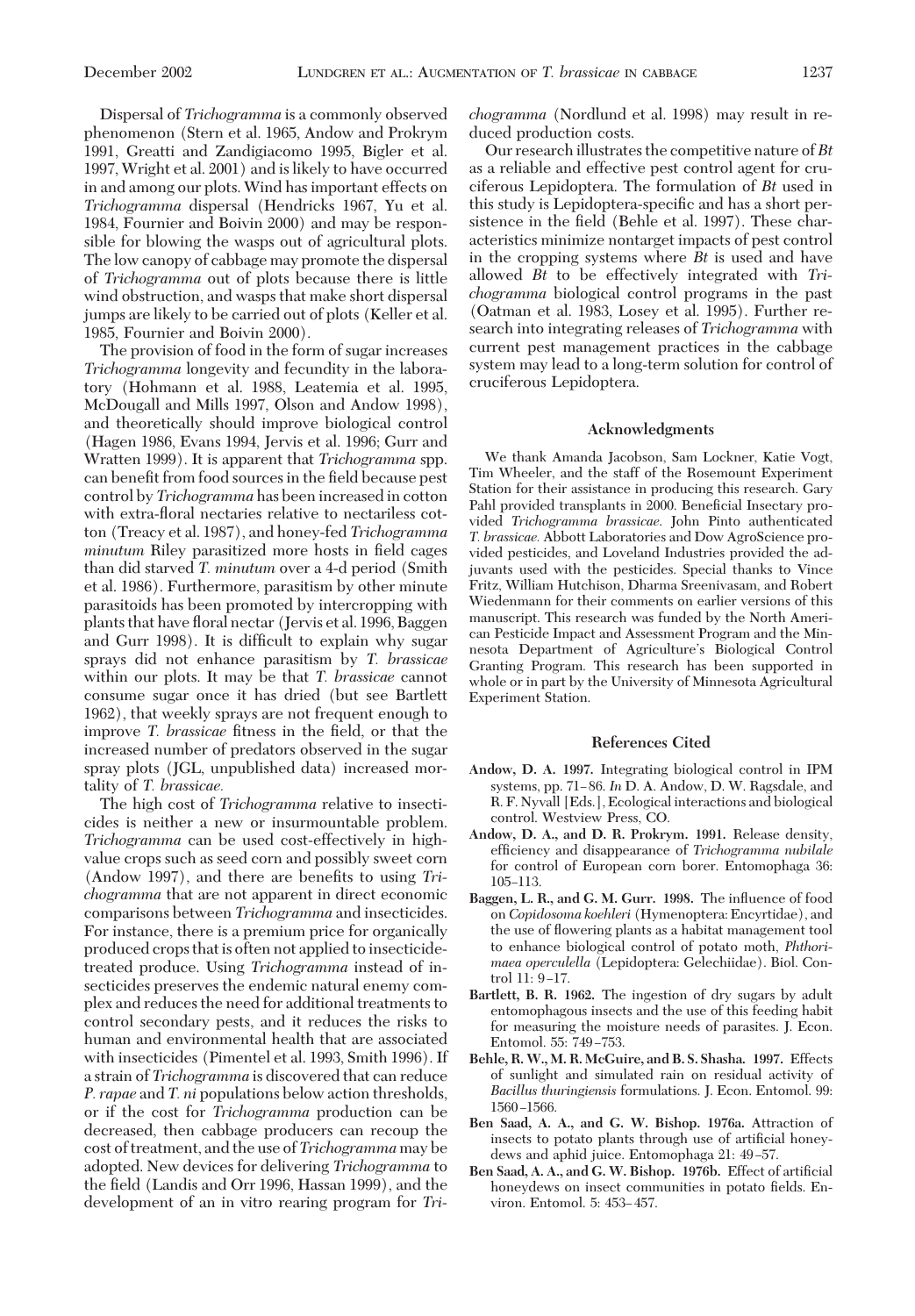- **Bigler, F., B. P. Suverkropp, and F. Cerutti. 1997.** Host searching by *Trichogramma* and its implications for quality control and release techniques, pp. 240–253. In D. A. Andow, D. W. Ragsdale, and R. F. Nyvall [Eds.], Ecological interactions and biological control. Westview Press, CO.
- **Can˜ as, L. A., and R. J. O'Neil. 1998.** Applications of sugar solutions to maize, and the impact of natural enemies on fall armyworm. Int. J. Pest Manage. 44: 59-64.
- **Carlson, R. E., and H. C. Chiang. 1973.** Reduction of an *Ostrinia nubilalis* population by predatory insects attracted by sucrose sprays. Entomophaga 18: 205–211.
- **Chihrane, J., and G. Lauge. 1996.** Loss of parasitization efficiency of *Trichogramma brassicae* (Hym.: Trichogrammatidae) under high temperature conditions. Biol. Control 7: 95–99.
- **Evans, E. W. 1994.** Indirect interactions among phytophagous insects: aphids, honeydew and natural enemies, pp. 287–298. *In* S. R. Leather, A. D. Watt, N. J. Mills, and K.F.A. Walters [Eds.], Individuals, populations and patterns in ecology. Intercept Publishing, Andover, UK.
- **Evans, E. W., and J. G. Swallow. 1993.** Numerical responses of natural enemies to artificial honeydew in Utah alfalfa. Environ. Entomol. 22: 1392-1401.
- **Fournier, F., and G. Boivin. 2000.** Comparative dispersal of *Trichogramma evanescens* and *Trichogramma pretiosum* (Hymenoptera: Trichogrammatidae) in relation to environmental conditions. Environ. Entomol. 29: 55-63.
- **FQPA (Food Quality Protection Act.) 1997.** Hearing before the Committee on Agriculture, Nutrition, and Forestry, United States Senate. Congressional Record Vol. 142 (1996). 104th Congress, S. 1166.
- **GAO (General Accounting Office). 2001.** Agricultural Pesticides: Management Improvements Needed to Further Promote Integrated Pest Management. U.S. General Accounting Office Document GAO-01-815, Washington, DC.
- **Greatti, M., and P. Zandigiacomo. 1995.** Postrelease dispersal of *Trichogramma brassicae* Bezdenko in corn fields. J. Appl. Entomol. 119: 671-675.
- **Greene, G. L., W. G. Genung, R. B. Workman, and E. G. Kelsheimer. 1969.** Cabbage looper control in Florida—a cooperative program. J. Econ. Entomol. 62: 798-800.
- **Gurr, G. M., and S. D. Wratten. 1999.** Integrated biological control: a proposal for enhancing success in biological control. Int. J. Pest Manage. 45: 81-84.
- **Hagen, K. S. 1986.** Ecosystem analysis: plant cultivars (HPR), entomophagous species and food supplements, pp. 151–197. *In* D. J. Boethel and R. D. Eikenbary [eds.], Interactions of plant resistance and parasitoids and predators of insects. Wiley, New York.
- **Hagen, K. S., P. Greany, E. F. Sawall, Jr., and R. L. Tassan.** 1976. Tryptophan in artificial honeydews as a source of an attractant for adult *Crysopa carnea.* Environ. Entomol.  $5:458-468.$
- **Harcourt, D. G. 1962.** Design of a sampling plan for studies on the population dynamics of the imported cabbageworm, *Pieris rapae* (L.) (Lepidoptera: Pieridae). Can. Entomol. 94: 849-859.
- **Hassan, S. A. 1999.** Mass production and utilisation of *Trichogramma* (Hymenoptera: Trichogrammatidae). 15. A new device for field application, pp. 143-146. *In* S. A. Hassan [ed.], Proceedings of the First Regional Symposium for Applied Biological Control in Mediterranean Countries, Cairo, Egypt, 25–29 October 1998. Toulouse, France.
- **Hegazi, R. M., W. E. Khfagi, and S. A. Hassan. 2000.** Studies on three species of *Trichogramma.* I. Foraging behaviour for food or hosts. J. Appl. Entomol. 124: 145-149.
- **Heimpel, G. E., J. A. Rosenheim, and M. Mangel. 1997.** Predation on adult *Aphytis* parasitoids in the field. Oecologia 110: 346-352.
- **Heimpel, G. E., D. A. Andow, J. G. Lundgren, and S. Mahr. 1999.** Releasing *Trichogramma* wasps from commercial insectaries. http://www.cips.msu.edu/ncr125/ GuideTricho.htm.
- **Hendricks, D. E. 1967.** Effect of wind on dispersal of *Tri*chogramma semifumatum. J. Econ Entomol 60: 1367-1373.
- **Hohmann, C. L., R. L. Luck, and E. R. Oatman. 1988.** A comparison of longevity and fecundity of adult *Trichogramma platneri* (Hymenoptera: Trichogrammatidae) reared from eggs of the cabbage looper and the Angoumois grain moth, with and without access to honey. J. Econ. Entomol. 81: 1307-1312.
- **Jervis, M. A., N.A.C. Kidd, and G. E. Heimpel. 1996.** Parasitoid adult feeding behavior and biocontrol—A review. Biocontrol News Inf. 17: 11N-26N.
- **Kazmer, D. J., and R. F. Luck. 1995.** Field tests of the sizefitness hypothesis in the egg parasitoid *Trichogramma pretiosum.* Ecology 76: 412-425.
- **Keller,M. A.,W. J. Lewis, and R. E. Stinner. 1985.** Biological and practical significance of movement by *Trichogramma* species: a review. Southwest. Entomol. 8: 138-156.
- **Landis, D. A., and D. B. Orr. 1996.** Biological control: approaches and applications. http://ipmworld.umn.edu/ chapters/landis.htm.
- **Leatemia, J. A., J. E. Liang, and J. E. Corrigan. 1995.** Effects of adult nutrition on longevity, fecundity, and offspring sex ratio of *Trichogramma minutum* Riley (Hymenoptera: Trichogrammatidae). Can. Entomol. 127: 245-254.
- **Lingren, P. D., and D. A. Wolfenbarger. 1976.** Competition between*Trichogramma pretiosum* and*Orius insidiosus*for caged tobacco budworms on cotton treated with chlordimeform sprays. Environ. Entomol. 5: 1049-1052.
- **Losey, J. E., S. J. Fleischer, D. D. Calvin, W. L. Harkness, and T. Leahy. 1995.** Evaluation of *Trichogramma nubilalis* and *Bacillus thuringiensis* in management of *Ostrinia nubilalis* (Lepidoptera: Pyralidae) in sweet corn. Environ. Entomol. 24: 436 - 445.
- **Lundgren, J. G., and G. E. Heimpel. 2002a.** Augmentation of *Trichogramma brassicae* for control of cruciferous Lepidoptera. In Proceedings of the 1st International Symposium for the Biological Control of Arthropods: Honolulu, Hawaii (in press).
- **Lundgren, J. G., and G. E. Heimpel. 2002b.** Quality assessment for three species of commercially produced *Trichogramma* and the first report of thelytoky in commercially produced *Trichogramma*. Biol. Control (in press).
- **McDougall, S. J., and N. J. Mills. 1997.** The inßuence of hosts, temperature and food sources on the longevity of *Trichogramma platneri.* Entomol. Exp. Appl. 83: 195-203.
- **Nasr, F. N., and M. L. Shonouda. 1998.** Evaluation of the effect of host and non-host kairomones on the behavior of the egg parasitoid *Trichogramma evanescens* Westwood (Hymenoptera: Trichogrammatidae). Mitt. Biol. Bendesanst. Land-Forstwirtschaft 356: 7–12.
- **NASS (National Agriculture Statistics Service). 1998.** Cabbage: chemical use bulletin. http://www.nass.usda.gov/ ny/bulletin/Chemuse/cabbage.html.
- **Nordlund, D. A., Z. X.Wu, A. C. Cohen, and S.M. Greenberg. 1998.** Recent advances in the *in vitro* rearing of *Trichogramma* spp. Mitt. Biol. Bendesanst. Land-Forstwirtschaft 356: 77–90.